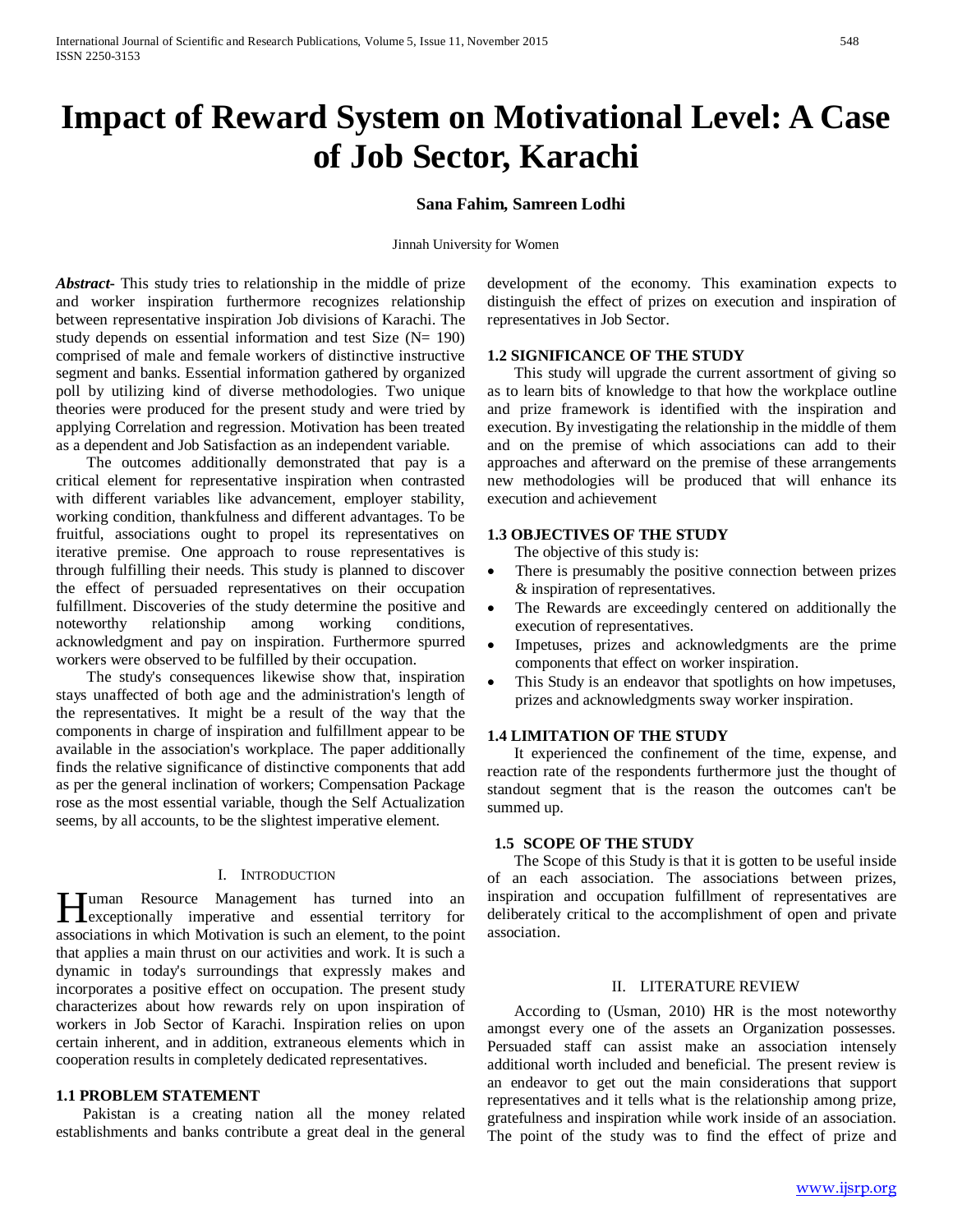acknowledgment on inspiration and occupation fulfillment. Investigation has demonstrated a cozy relationship between a few measurements of work inspiration and fulfillment. In Pakistani connection the representatives imagine that there is a minor possibility of thankfulness from the manager on making a decent showing. On the other side the intermittently pay additions, stipends, rewards, incidental advantages and different remunerations on general and particular periods keeps their assurance high and makes them more inspired. However the examination is vital in building the relationship in the middle of representatives and superintendent.

 Anantha Raj A. Arokiasamy, 2013) study looks at the relationship between pay, inspiration and advancement with occupation fulfillment of scholarly staff in three private universities in Malaysia. Association ought to consider these variables in advancing fulfillment among representatives keeping in mind the end goal to improve authoritative citizenship. The essential target of this study is to recognize the variables that influence work fulfillment of scholastic staff working in private colleges. The present study broadens fascinating understanding into evaluating the restricted assortment of information on employment fulfillment among scholarly staff at private colleges in Malaysia. The objectives of compensation and pay programs in the associations are to pull in and keep qualified representatives, give equivalent pay to equivalent work, remunerate great execution, control work expenses and keep up expense equality with direct contenders. Proficient frameworks are thought to prompt fulfilled representatives who are gainful and focused on the association.

 During the study (Amin Karami, 2013) explore that Dissecting the adequacy of prize administration framework on representative execution through the intervening part of worker inspiration was the reason for the present study. Reward administration framework has a positive and huge impact on worker execution (by the vicinity of inspiration as the interceding variable. The discoveries of this study in the above organization demonstrate that there is a positive and critical connection among components of prize administration framework and inspiration and execution. Such positive and critical connection was found among the components of prize administration framework with execution as well.. It is remarkable that the above relations were introduced in the system of a model utilizing basic mathematical statements displaying.

 (Malik Muhammad Shafiq, 2011) Tries to build relationship in the middle of prize and worker inspiration furthermore recognize relationship between representative inspiration and worker demographics variables like (sexual orientation, age, and instruction and pay level and employment experience) in keeping money division of Pakistan. Agreeing the outcomes we can say that compensates are straightforwardly relative to representative inspiration and worker inspiration relies on upon prizes. The outcomes additionally demonstrated that compensation is a critical component for representative inspiration when contrasted with different variables like advancement, professional stability, working condition, gratefulness and different advantages. In this Study, each component like employer stability, compensation, working conditions and gratefulness relates with the prizes and worker inspiration of keeping money part of Pakistan. This study builds up that representative inspiration is clarified by a few

variables. In this exploration, it was uncovered that compensates and worker inspiration have positive relationship however there is no relationship between representative inspiration and capability of banks workers, while experience demonstrated the minimum affiliation. Essentially change in prize offer will have same impact of progress in representative work inspiration. After the cautious investigation to focus, the positioned request of motivational variables are, 1.good compensation, 2.Promotions and development in the association 3.Full valuation for work done, 4. Employer stability, 5. Great working conditions, 6.personal reliability to representatives, 7.tactful order, and 8. Thoughtful help with individual issues.

 According to (Safiullah, 2014) In the period of globalization associations have understood the significance of their HR and turn out to be progressively intrigued by overseeing representatives in a manner that can improve business execution. To guarantee game changer, individuals who are working for the association ought to be propelled by giving a very much adjusted compensate and advantage framework. The reason for this study is to recognize the relationship between prizes (extraneous and natural) and their effect on worker execution and activities to propel the representatives of Telecommunication industry. The outcome presumes that, with the progression in the vocation way, salary level and age characteristic prizes turn into the fundamental element for the representative inspiration. Nonetheless, associations ought to think about for as a more organized prize framework that considers both characteristic and outward remunerates which thus thrives superior society in the telecom business. The representatives in any association should be continually given with chances to adapting new aptitudes so they don't feel tedious. They ought to be persuaded to utilize the gained abilities on their occupation. The associations need to give testing chances to the representatives. The associations additionally ought to underline on work life parity, and ought to give alternatives to representatives, as strategic scheduling, day administer to their youngsters and so forth. It is critical to connection pay to execution as it is a successful helper when individuals realize what they are going to receive consequently for specific endeavors or accomplishments, and when they feel that what they may get merits having.

 Prize and inspiration are depending upon in numerous nations to incite changes in associations. One of the approaches to elevate the inspiration is through compelling prize framework. This study looks to focus the part of prize framework in advancing worker inspiration in the Kenyan microfinance organizations with unique thoughtfulness regarding Faulu Kenya. The study presumed that vocation advancement administration and training/coaching are the best segment of representative inspiration and that a decent workplace is the most essential segment of natural compensate that numerous associations offer to acknowledge workers. The study inferred that self-regard and thankfulness for work likewise inspire representatives. Medicinal guide advantages are the most imperative part of outward advantage influencing representative inspiration and that worker's level of instruction capability, time of working in the association and conveyance of targets influence the advantages given to workers. According to (NYANDEMA, 2014) suggested that remunerate frameworks ought to be in light of sensible and solid models. The prize arrangement practiced ought to be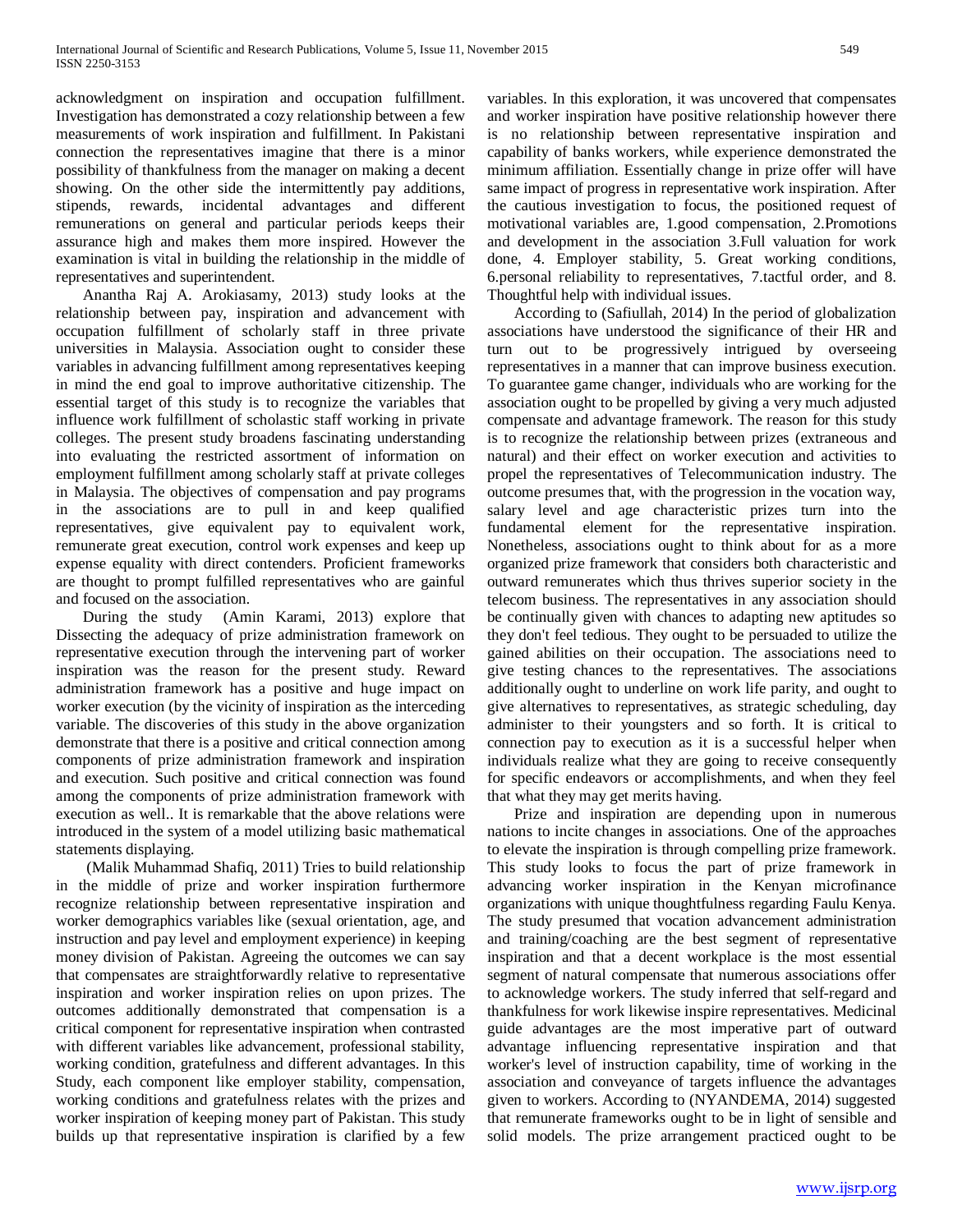effectively comprehended by the laborers and ought to consider growing clear strategies and tenets concerning how workers will be paid and the guidelines for accomplishing the principles and prizes ought to be clear to both the administrators and representatives. The study inferred that dominant part of the respondents demonstrated that vocation improvement administration and instructing/tutoring is the best segment of worker inspiration, that great workplace is the most imperative segment of representative inspiration. The study additionally inferred that a decent workplace is the most imperative segment of natural prize influencing worker inspiration and that numerous associations offer inborn prize to acknowledge representatives in type of self-regard and thankfulness for work done and to guarantee there is a positive work space for representatives. The study at last reasoned that in house preparing and improvement is the most essential type of learning open door influencing worker inspiration and that staff association and input, organization society and grant projects are anything but difficult to actualize in the association

 (ABOSEDE, 2012) Examines the relationship and causality between repay scheme and job show in the health aspect in Metropolis Suggest, Nigeria. Scrutiny explore organization was adopted and information composed through questionnaires. The think revealed the macrocosm of a constructive relationship between consequence system and employee job execution, most especially where approval reached with the workers' combining on salary and incentives are implemented, That Government does not allow workers' organized in judgment making when formulating employee learn assemblage, That well-managed and implemented payoff case will move an employee to fulfill amended at transform. The quantum of employee's reward/remuneration equal a major determiner of the nation coverall purchase state and thence has a straight impact on some remaining micro efficient variables equal levels of saving, expenditure and investments. In today's highly competitive commerce surroundings, the attainment of elated organizational productivity staleness discern the condition to encourage and incite the employees via the program, commencement move group that calls out the mortal in the employees in damage.

 The reason for this paper is to measure the effect of office outline and prize framework on the execution and inspiration of the representatives in banks both open and private segment of Gujrat. Office outline, for example, helping, furniture, clamor, temperature and so forth and both outward and inherent prizes are influencing the motivational and execution of workers According to the (Farooqi, 2014) study was led in area Gujrat just so risks result may change while moving to other land areas. The outcome permits banks leaders to create methods that can build the inspiration and execution of their representatives which at last results in higher execution of the banks. Banks ought to take after on the inside outline of their workplaces so that their representative's efficiency and inspiration can be expanded. Additionally pay consideration on the prize framework to build execution and inspiration. There is critical relationship between the variables, for example, autonomous and subordinate. It can be said on the premise of above results that at whatever point the representatives are given great remunerate and working conditions there inspiration is expanded and when they are roused their execution is moved forward. There is noteworthy positive relationship between these variables that shows if one variable change it will change the other as well however in same heading. Henceforth it can be reasoned that working conditions and prize have sway on representative's execution and inspiration. The greatest level of execution happens when workers feel that their try is remunerated and repaid totally. Some other effective components on execution incorporate working conditions, the association in the middle of worker and pioneer, procedure of preparing and change opportunities and complete arrangements of firm compensating. Likewise, inspiration, as the aftereffect of remunerating, influences the conduct and execution of representatives specifically. Among every single powerful component on representatives execution, inspiration, the result of compensating is the most imperative and vital component

## III. METHODOLOGY

 The approach that will be used for this study is based on primary data collection using a questionnaire. Sampling technique used is based on probability sampling. The sample size was consisted of 200 Job Sectors of Karachi. These responses were collected from Employees in Job Sectors of Karachi, aging from 18 onwards, but the ethnicity of these people can be from any religion, cast or culture. For these reasons it is appropriate to use a quantitative research approach and descriptive analysis of data is used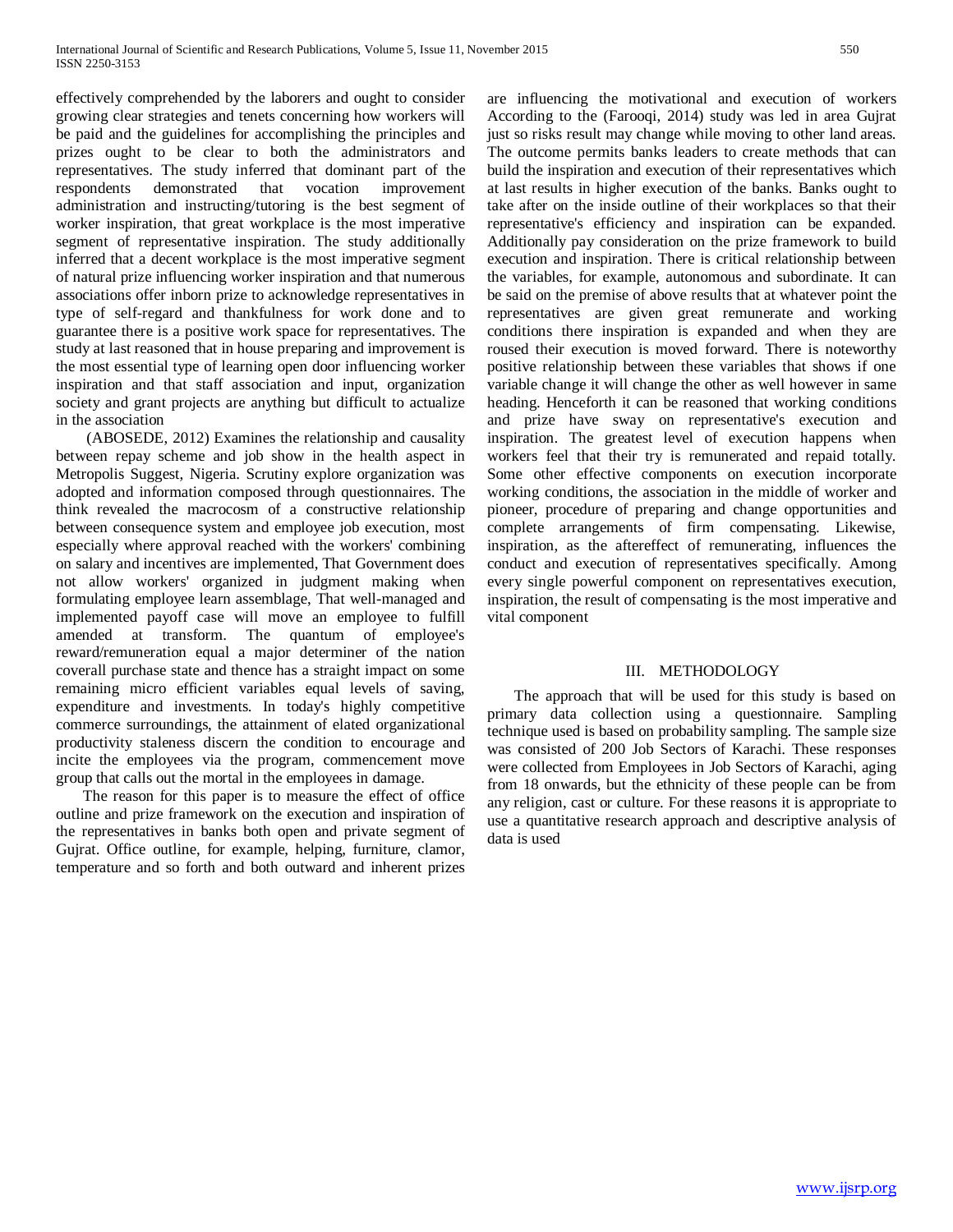## **3.1 RESEARCH MODEL**



## **3.2 DATA COLLECTION:**

 Data collected for the research is primary and was gathered by distributing the questionnaire among the individual investors of Karachi. Individual investors include executives, managers, teachers, businessmen, white-collar workers, blue-collar workers, students and even housewives.

 People surveyed age from 18 years onwards and irrespective of gender discrimination. Even the ethnicity of these people can be from any religion, cast or culture.

 During its development, the questionnaire was tested to ensure that the only a valid sample's responses would be used in the survey. Most questions were check-list questions in which respondents were to choose only one option. Some questions were the likert scale type, to find out how important the Motivation with their working environment is.

### **3.2. DATA SOURCE:**

 Information assembled for the exploration is Primary and gathered surprisingly through questionnaire However a little help was taken from the officially existing diaries and books on web for deciding the suitable variables, framing the survey and deciphering the measurable consequences of the testing speculation.

## **3.2.2 DATA TYPE:**

 Information sort is Quantitative and all inquiries in the survey are close finished as the principle goal of the study is to figure out if the relationship between variables exists or not?

#### **3.2.3 STATICAL TECHNIQUE:**

 The information gathered through review was examined by utilizing SPSS. It has been utilized to figure out the relationship between variables.

## **3.2.4 DISCRIPTIVE ANALYSIS:**

 It is a first system which is utilized for creating result is expressive measurements. It indicates least, most extreme, standard deviation, mean qualities and skewness of information

#### **3.2 HYPOTHESIS**

Ho<sub>1</sub>: There is No Relation between Job Satisfaction & Motivation

 **HA1:** There is a Relation between Job Satisfaction & Motivation

 **Ho2:** There is No Relation between Employee Engagement & Appraisal

**H**<sub>A2</sub>: There is a Relation between Employees Engagement & Appraisal

## IV. DATA ANALYSIS

| <b>Descriptive Statistics</b> |  |
|-------------------------------|--|
|                               |  |
|                               |  |

|                                                          |                  | Minimum   | Maximum          | Mean      | <b>Std. Deviation</b> | <b>Skewness</b> |            |
|----------------------------------------------------------|------------------|-----------|------------------|-----------|-----------------------|-----------------|------------|
|                                                          | <b>Statistic</b> | Statistic | <b>Statistic</b> | Statistic | <b>Statistic</b>      | Statistic       | Std. Error |
| <b>Salary Increment</b>                                  | 165              |           |                  | 1.44      | .799                  | 2.514           | .189       |
| Non Financial Incentives                                 | 163              |           |                  | 2.83      | 1.131                 | .188            | .190       |
| Satisfaction<br>with<br>Salary <sub>165</sub><br>Package |                  |           |                  | 2.88      | 1.173                 | .445            | .189       |
| <b>Meal Breaks</b>                                       | 165              |           |                  | 2.56      | 1.044                 | .480            | .189       |
| <b>Working Circumstances</b>                             | 164              |           |                  | 2.55      | .867                  | .733            | .190       |
| <b>Feel Secured</b>                                      | 165              |           |                  | 2.36      | .862                  | .854            | .189       |
| Retirement benefits                                      | 165              |           |                  | 2.93      | 1.260                 | .238            | .189       |
| Health<br>advantages<br>are<br>satisfactory              | 165              |           |                  | 2.70      | 1.139                 | .493            | .189       |
| Visibility of top management 165                         |                  |           |                  | 2.18      | .924                  | .723            | .189       |
| Participation of Part of Work 165                        |                  |           |                  | 2.25      | .831                  | 1.040           | .189       |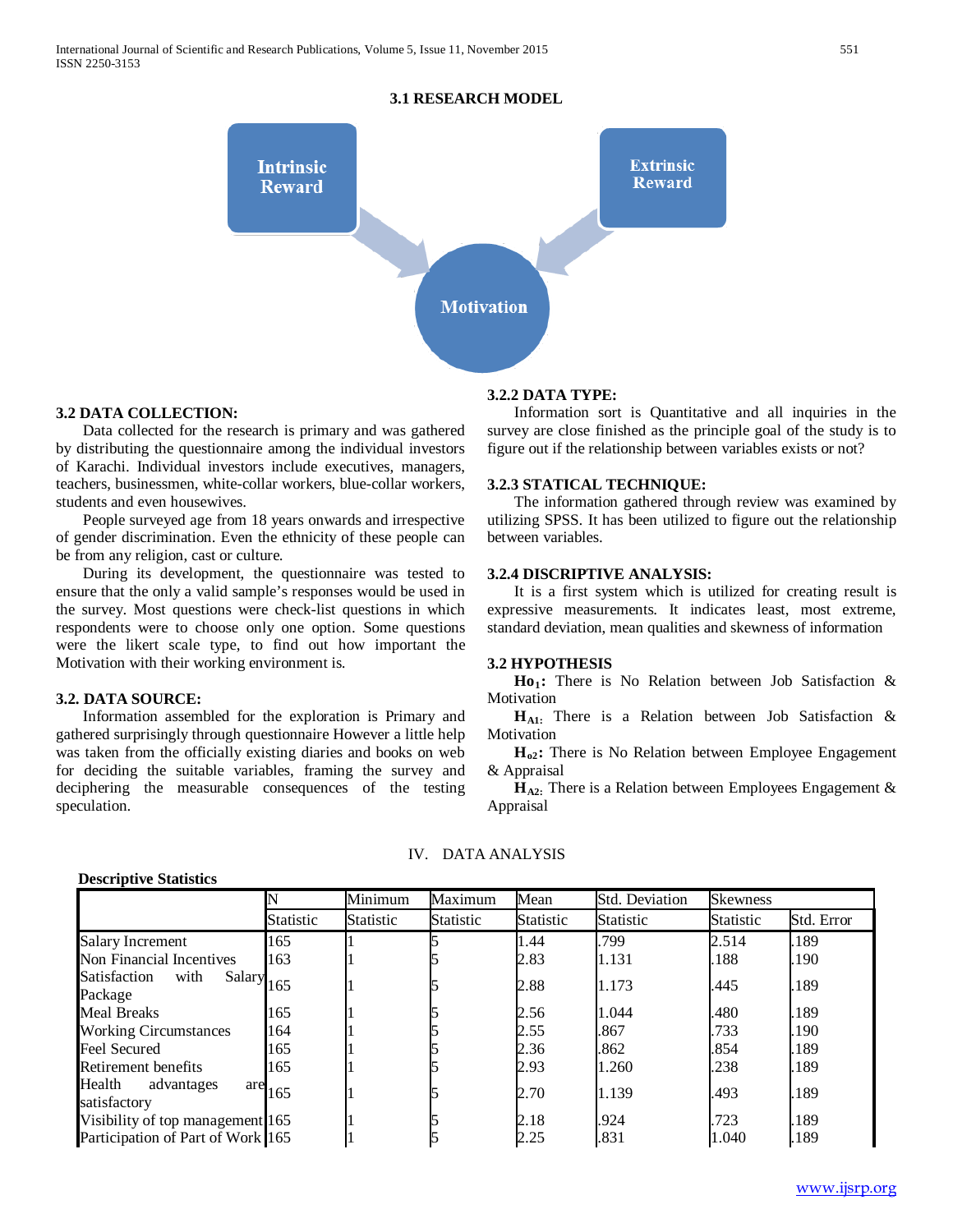| <b>Status of Job Position</b> | 164 |  | 2.32 | .879  | 1.239 | .190 |
|-------------------------------|-----|--|------|-------|-------|------|
| Casual Work Group             | 165 |  | 2.24 | .842  | .941  | .189 |
| Support of HR                 | 164 |  | 2.66 | 1.058 | .487  | .190 |
| Team will of Work             | 165 |  | 2.38 | .829  | .306  | .189 |
| Activities participation      | 164 |  | 2.49 | 1.110 | .494  | .190 |
| Proper work environment       | 164 |  | 2.19 | .811  | .340  | .190 |
| Performance<br>management.    | 164 |  | 2.21 | 1.032 | .545  | .190 |
| system                        |     |  |      |       |       |      |
| of<br>Improvement             | 164 |  | 2.20 | .864  | 1.054 | .190 |
| Representative inspiration    |     |  |      |       |       |      |
| of<br>Absence<br>Career.      | 164 |  | 2.47 | 1.042 | .346  | .190 |
| Management                    |     |  |      |       |       |      |
| <b>Financial Rewards</b>      | 165 |  | 1.86 | .818  | .669  | .189 |
| Valid                         | 157 |  |      |       |       |      |

 There were twenty different questions each related from Employee Engagement, Satisfaction, Motivation & others. Data was collected from 190 people and all categories show symmetric data representation

## **4.1 There is a No Relation between Job Satisfaction & Motivation**

**Correlations**

|                |                          |                                | <b>Salary Increment Activities</b> | participation |
|----------------|--------------------------|--------------------------------|------------------------------------|---------------|
|                |                          | <b>Correlation Coefficient</b> | 1.000                              | $.183*$       |
| Spearman's rho | Salary Increment         | Sig. (2-tailed)                |                                    | .019          |
|                |                          |                                | 165                                | 164           |
|                | Activities participation | <b>Correlation Coefficient</b> | $183*$                             | 1.000         |
|                |                          | Sig. (2-tailed)                | .019                               |               |
|                |                          |                                | 164                                | 164           |

\*. Correlation is significant at the 0.05 level (2-tailed).

**ANOVAa**

| Model |            | Sum of Squares | df  | Mean Square |     | Sig.              |  |
|-------|------------|----------------|-----|-------------|-----|-------------------|--|
|       | Regression | 6.767          |     | 6.767       | 229 | .001 <sup>b</sup> |  |
|       | Residual   | 97.623         | 162 | .603        |     |                   |  |
|       | Total      | 104.390        | 163 |             |     |                   |  |

a. Dependent Variable: Salary Increment

b. Predictors: (Constant), Activities participation

## **Coefficientsa**

| Model |                          | <b>Unstandardized Coefficients</b> |            | Standardized<br>Coefficients |       | Sig. |
|-------|--------------------------|------------------------------------|------------|------------------------------|-------|------|
|       |                          |                                    | Std. Error | Beta                         |       |      |
|       | (Constant)               | .983                               | 149        |                              | 6.589 | .000 |
| 11    | Activities participation | 183                                | .055       | 255                          | 3.351 | .001 |

a. Dependent Variable: Salary Increment

#### **ANALYSIS #1**

 According to the table significance level is 0.19 & .001. Which is less than 0.05 which shows that Null Hypothesis is rejected? Therefore there is a Positive Relation between Job Satisfaction & Motivation, Coefficient is .183. The Spearmen applies because the Skewness is greater.

 There is a relationship in the middle of inspiration and occupation fulfillment, which is the main of any association's presence. Finding of the table demonstrate that there is

exceptionally huge and positive relationship between worker fulfillment and inspiration. A decent pay and intriguing work are keys to higher inspiration. The principle target of prize framework is to pull in hold superior representatives, get most extreme workers execution and fulfill lawful standard, positive connection between's prize framework and representative inspiration exit and portrayed that viable prize framework is critical for any association on the grounds that compelling prizes can help to accomplish the business goals by drawing in and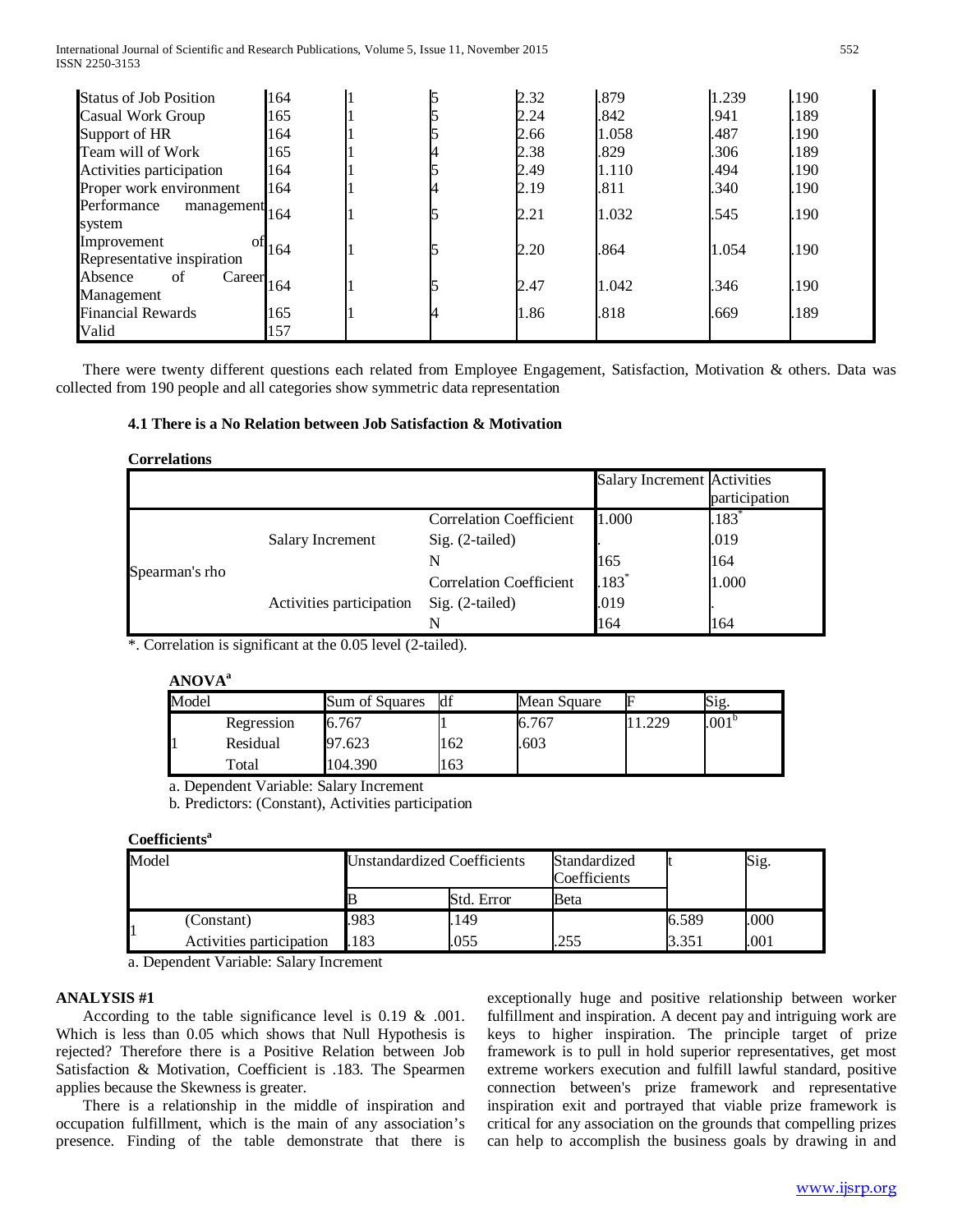holding viable workers. Compelling prizes and inspiration build representative profitability

## **4.2 There is No relationship between Employee engagement & Appraisal**

## **Correlations**

|                          |                                | Performance |             |
|--------------------------|--------------------------------|-------------|-------------|
|                          |                                | management  | Financial   |
|                          |                                | system      | Rewards     |
| Performance              | management Pearson Correlation |             | $.278^{**}$ |
| system                   | Sig. (2-tailed)                |             | .000        |
|                          |                                | 164         | 164         |
| <b>Financial Rewards</b> | <b>Pearson Correlation</b>     | $.278***$   |             |
|                          | Sig. (2-tailed)                | .000        |             |
|                          |                                | 164         | 165         |

\*\*. Correlation is significant at the 0.01 level (2-tailed).

## **ANOVA**

| Model |            | Sum of Squares | df  | Mean Square | ⊩     | Sig.           |  |
|-------|------------|----------------|-----|-------------|-------|----------------|--|
| Ш     | Regression | 13.396         |     | 13.396      | 3.552 | $.000^{\rm a}$ |  |
|       | Residual   | 160.135        | 162 | .988        |       |                |  |
|       | Total      | 73.530         | 163 |             |       |                |  |

a. Predictors: (Constant), Financial Rewards

b. Dependent Variable: Performance management system

## **Coefficients**

|       |                          | Unstandardized Coefficients |            | Standardized<br>Coefficients |       |      |
|-------|--------------------------|-----------------------------|------------|------------------------------|-------|------|
| Model |                          |                             | Std. Error | Beta                         |       | Sig. |
|       | (Constant)               | 1.562                       | 193        |                              | 8.084 | .000 |
|       | <b>Financial Rewards</b> | 351                         | .095       | .278                         | 3.681 | .000 |

a. Dependent Variable: Performance management system

## **ANALYSIS #2**

 According to the table significance level is 0.00 & .000. This is less than 0.05 which shows that Null Hypothesis is rejected. Therefore there is a Positive Relation between Employee engagement & Appraisal. Coefficient is .351. The Pearson applies.

 The Employee engagement is the level of duty and association a representative has towards their association and its qualities. A drew in representative is mindful of business connection, and works with partners to enhance execution inside of the occupation for the association's advantage. It is an inspirational state of mind held by the representatives towards the association and its qualities. Representative engagement is characterized as a positive passionate association with a worker's work for those examinations is very essential.

## V. CONCLUSION

 The study's point was to investigate the effect of prize and acknowledgment on inspiration and employment fulfillment. Investigation has demonstrated a cozy relationship between a few measurements of work inspiration and fulfillment yet acknowledgment alongside work itself and working methodology have indicated low mean qualities and unimportant relationship. In Pakistani connection the representatives imagine that there is a

minor possibility of gratefulness from the supervisor on benefiting a vocation. These inadequacies can be worked out if the bosses persuade their youngsters with legitimate acknowledgment and thankfulness even through minor things like asking their family issues. Worker's investment in the choice making procedure will made them more gallant and excited towards working in the association. On the other side the intermittently pay augmentations, recompenses, rewards, incidental advantages and different remunerations on normal and particular periods keeps their confidence high and makes them more propelled. There are sure impediments or requirements to the study's generlizebility, for instance, thought of swelling rate and unemployment rate. However the exploration is vital in building the relationship in the middle of workers and boss.

 The study analyzed the impact of pay, advancement and incidental advantages on the level of employment fulfillment. The consequences of this study demonstrate that there is a critical affiliation exists between pay, advancement and incidental advantages on employment fulfillment. The objectives of pay and compensation programs in the associations are to pull in and keep qualified representatives, give equivalent pay to equivalent work, remunerate great execution, control work expenses and keep up expense equality with direct contenders. Proficient frameworks are thought to prompt fulfilled workers who are gainful and focused on the association.